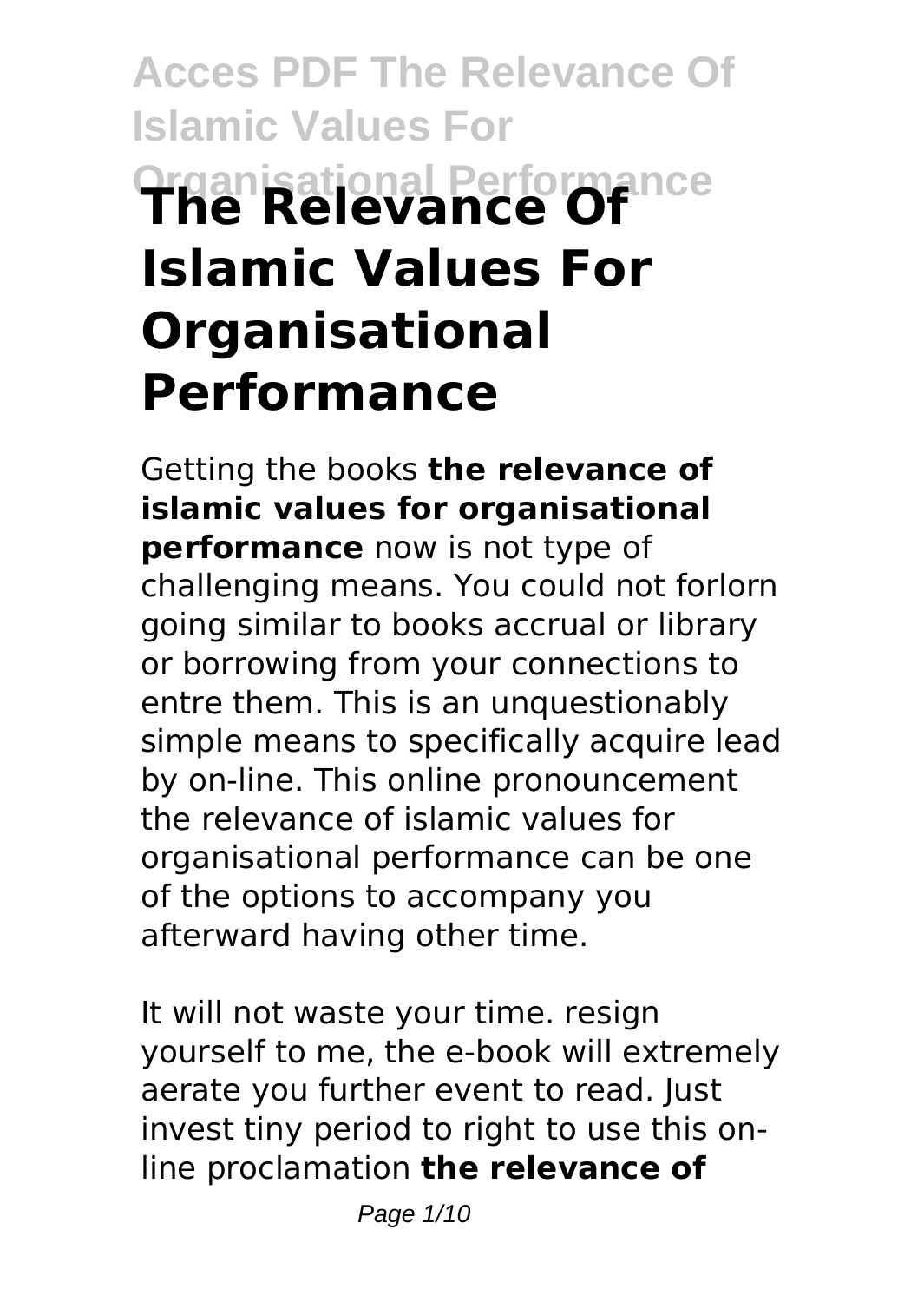**Acces PDF The Relevance Of Islamic Values For Organisational Performance islamic values for organisational performance** as capably as evaluation them wherever you are now.

There are plenty of genres available and you can search the website by keyword to find a particular book. Each book has a full description and a direct link to Amazon for the download.

### **The Relevance Of Islamic Values**

Belief in One God: The most important teaching of Islam is that only God is to be served and worshipped. Also, the biggest sin in Islam is to worship other beings with God. In fact, Muslims believe that it is the only sin that God does not forgive if a person dies before repenting from it. 2.

### **Core Values of Islam - The Religion of Islam**

1. Historical Significance and Legacy. It's believed that before the rise of Islam most Middle Eastern residents subscribed to a set of religions based on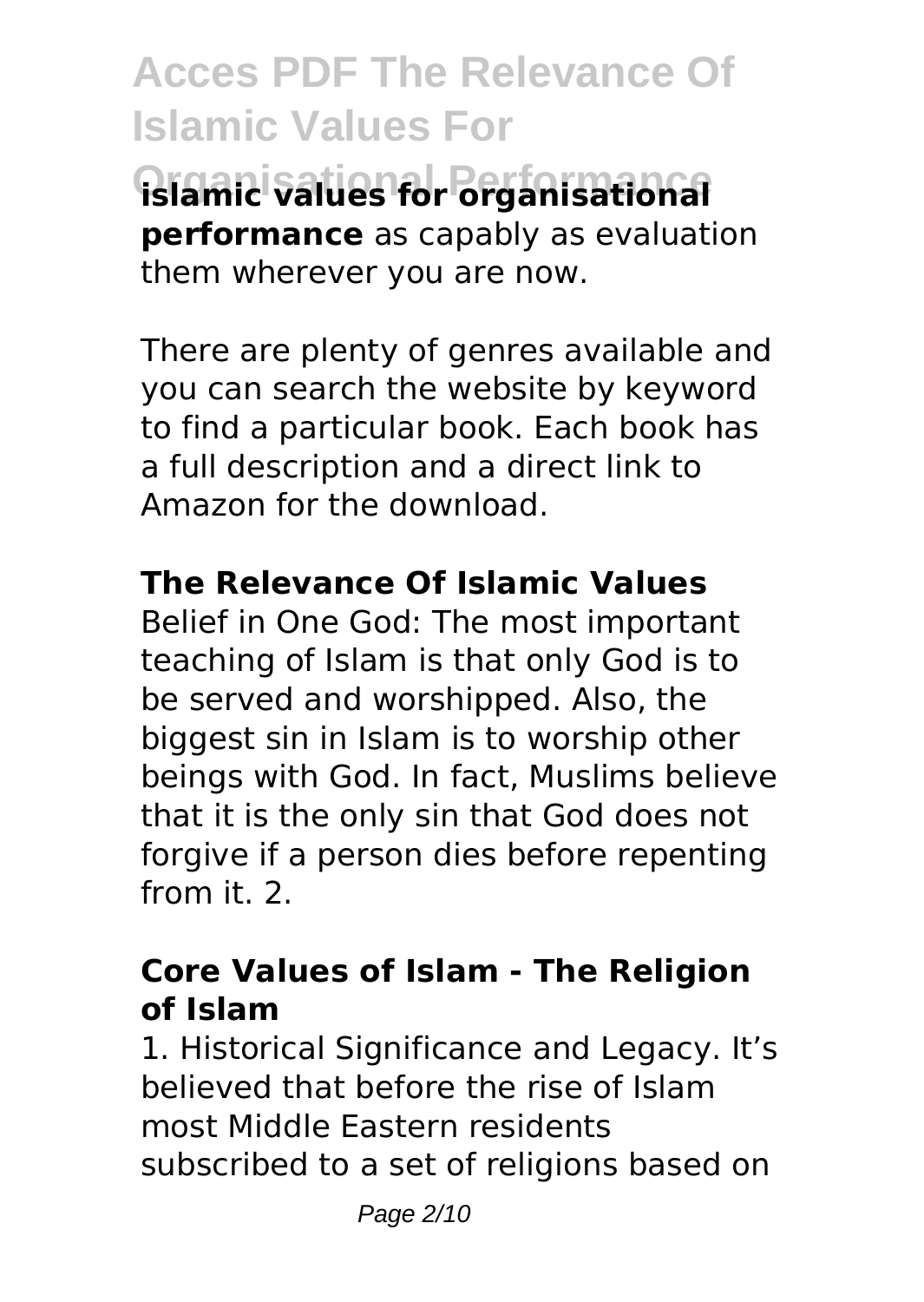**Acces PDF The Relevance Of Islamic Values For Organisational Performance** the existence of a variety of gods. The most powerful of all these deities was Allah, who was to become the central figure in the Muslim faith.

#### **Islam: History, Beliefs, And Modern Significance - WorldAtlas**

Morality in Islam encompasses the concept of righteousness, good character, and the body of moral qualities and virtues prescribed in Islamic religious texts. The principle and fundamental purpose of Islamic morality is love: love for God and love for God's creatures. The religious conception is that mankind will behave morally and treat each other in the best possible manner to please God. Teachings on morality and moral conduct constitute a major part Islamic literature. The Quran and the Hadi

#### **Morality in Islam - Wikipedia**

The importance of moral values in Islam is to build a good character in a Muslim, one of those being patience. By having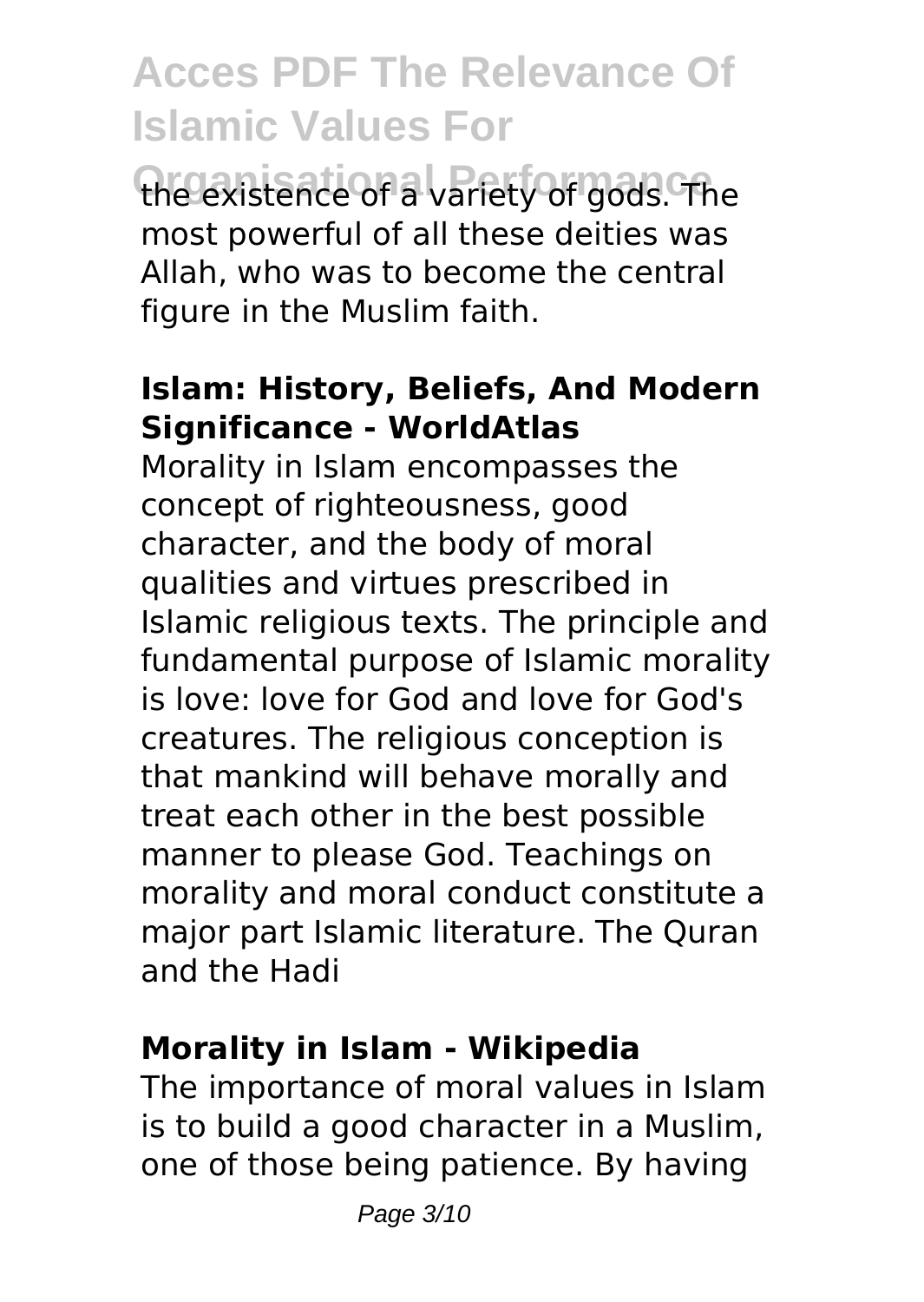patience, we will be able to endure the hardship of life without losing our belief to Allah SWT. Doing Good Deed in the Name of Allah Allah SWT encourages us to share our wealth with others through zakat.

#### **13 Importance of Moral Values in Islam As Identity ...**

As Islam is a complete code of life that describes each and everything we required to live an ideal life according to the teachings of Quran. Islam describes Moral Values and Ethics in a proper way because Muslims should live their life according to these values which are prescribed by Almighty Allah.

#### **Ethics and Morality in Islam | Basic Facts about Muslims ...**

The Islamic religion seeks to deliver the goodness to all mankind according to its rules and principles. The integrated system of the Islamic worldview encompasses all aspects of both worldly and...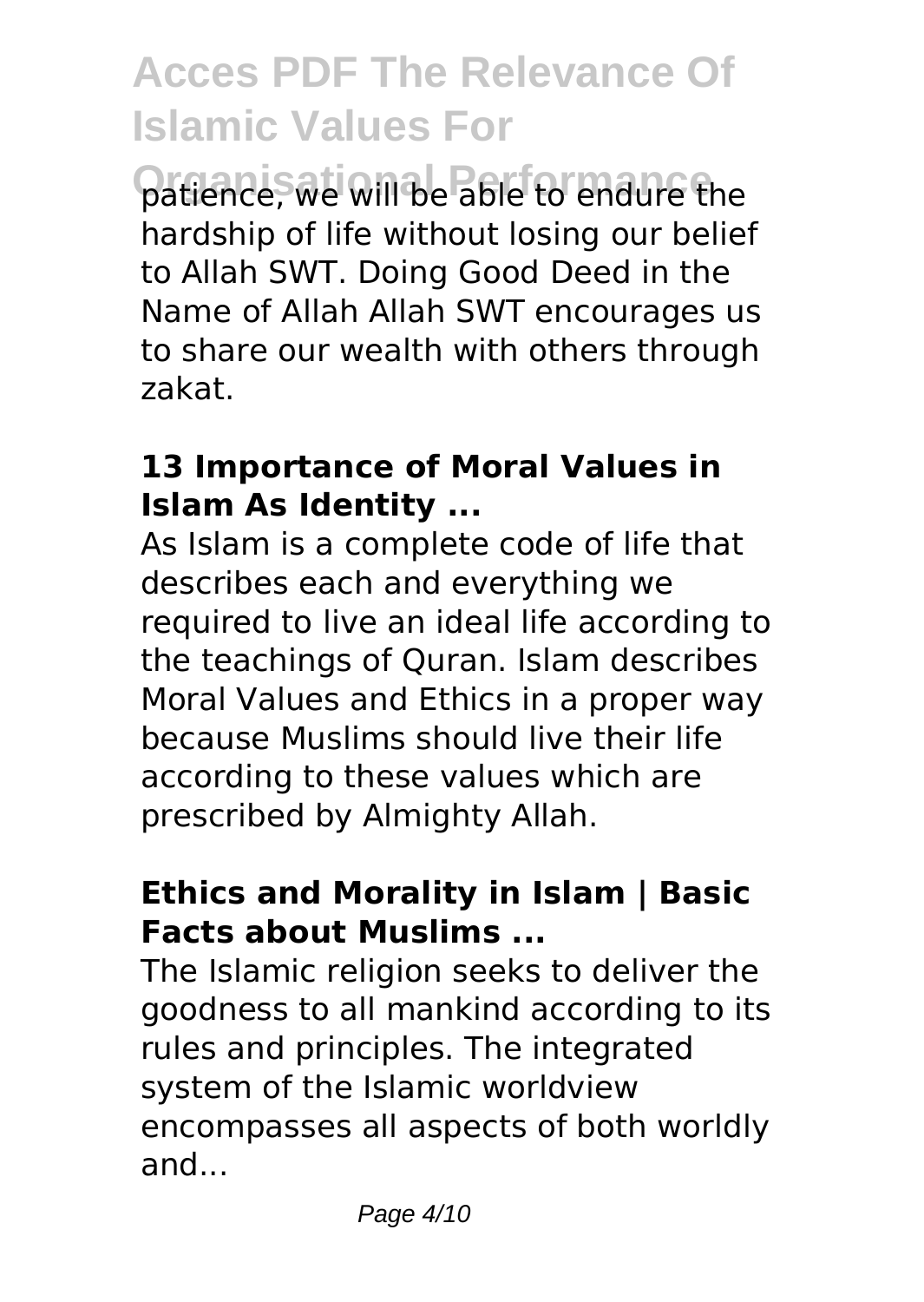# **Acces PDF The Relevance Of Islamic Values For Organisational Performance**

#### **(PDF) Islamic Values and Principles in the Organization: A ...**

Morality in Islam addresses every aspect of a Muslim's life, from greetings to international relations. It is universal in its scope and in its applicability. A Muslim is expected to not only be virtuous, but to also enjoin virtue. He/She must not only refrain from evil and vice, but must also actively engage in asking people to eschew them.

#### **Morality & Ethics in Islam | Facts about the Muslims & the ...**

The Arabic term islām, literally "surrender," illuminates the fundamental religious idea of Islam—that the believer (called a Muslim, from the active particle of islām) accepts surrender to the will of Allah (in Arabic, Allāh: God). Allah is viewed as the sole God—creator, sustainer, and restorer of the world.

### **Islam | Religion, Beliefs, Practices,**

Page 5/10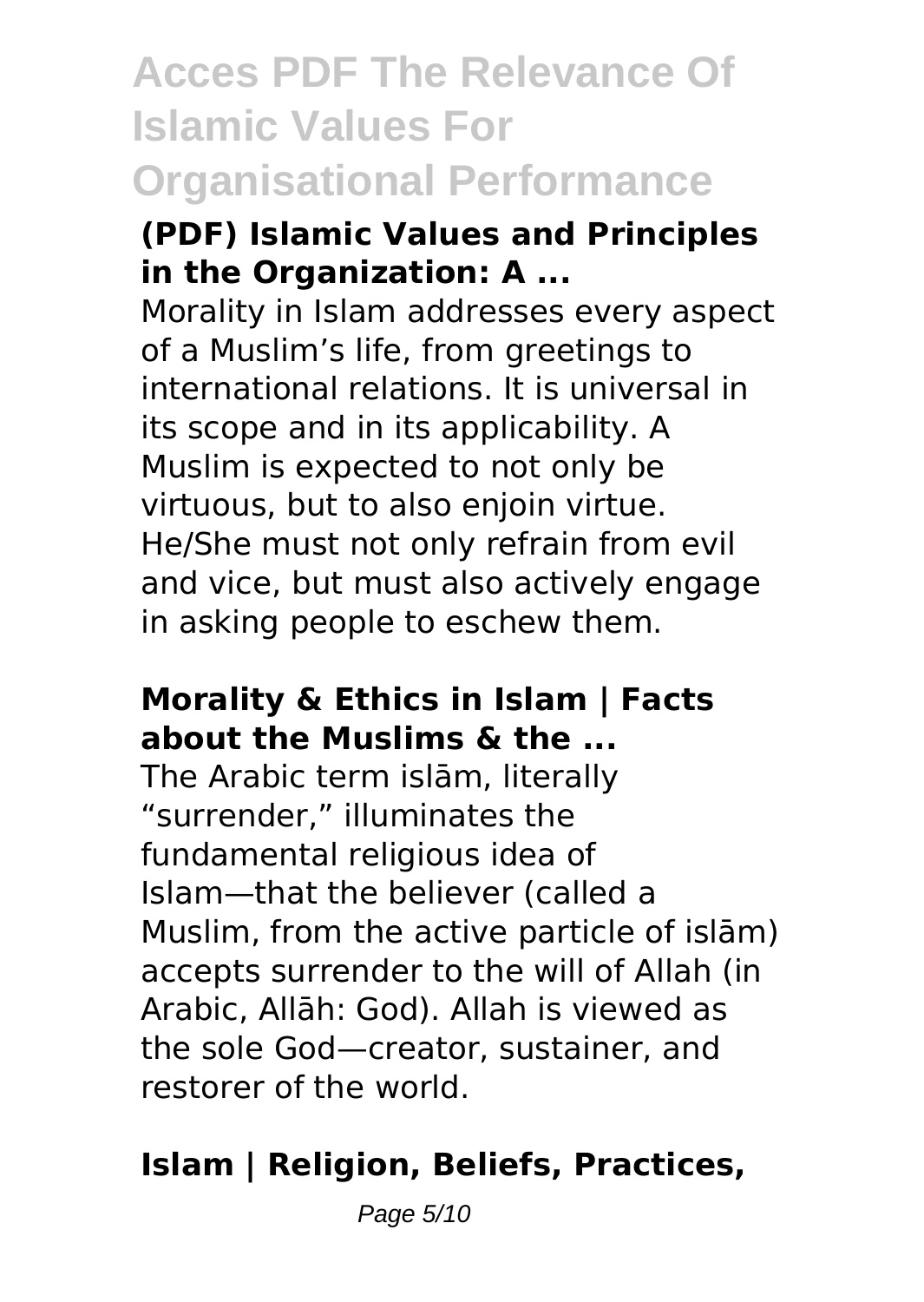### **Organisational Performance & Facts | Britannica**

with the Islamic Syllabus children will be able to learn about the basic foundations of Islam formally such as Fiqh, Qur'an, Hadith, Tauhid, Arabic language, History of Islam and our Prophet (S) and the holy Aimmah. The formal Islamic education will keep the values and basics of Islam ingrained into the life of a child. 2.

#### **Importance of Islamic Education | Islamic Syllabus**

A form divorced from function is inconsequential. This, however, by no means implies that the form plays no role in Islamic architecture. It does play a prominent role, but its relevance is a supportive one, supplementing and enhancing its function. In terms of value and substance, the form always comes second to function and its wide scope.

#### **Towards Understanding Islamic Architecture - IslamiCity**

INTRODUCTION Islam is a religion exposed by God for all people, in all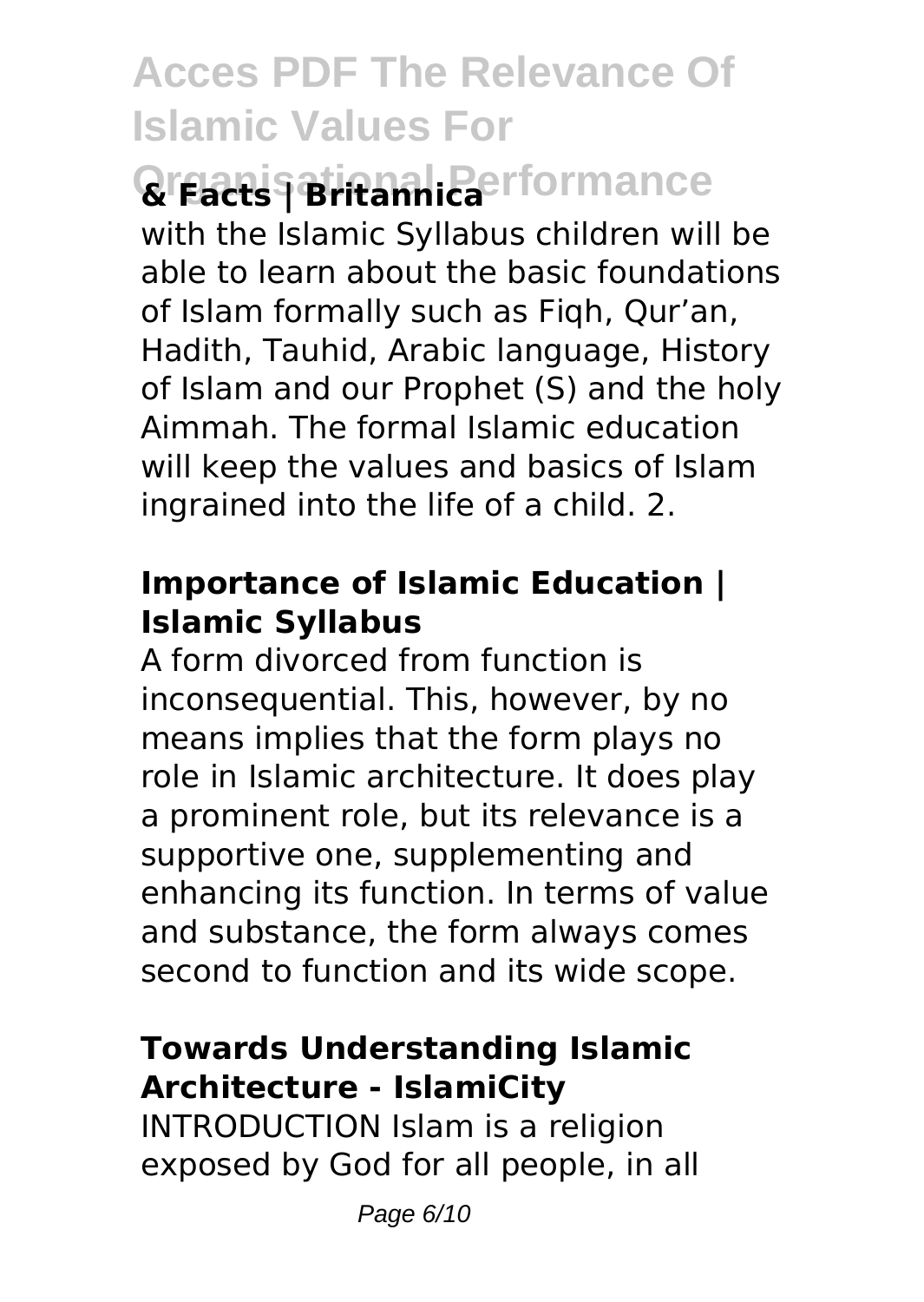**Organisational Performance** places, at all times. As such, Islam is open to everybody and is mostly mindful of the importance of respect, rights, and responsibilities. These unique rights specified in Islam also cover the rights of children.

#### **The Importance Of Ethics In Islamic Society - 867 Words ...**

Islamic modernism was a movement that aimed to reconcile Islamic faith with some modern values and trends such as democracy, rights, nationalism, rationality, science, equality and progress.

#### **Islam and Modernity - IslamiCity**

Muslim values are those that are created as part of the culture of the Muslim communities. These include the day-today interaction between the Muslims and their outlook on Islam's rules and regulations. The difference is that Islam is perfect and pure, while the values formulated by the Muslims may or may not be in accordance with Islam.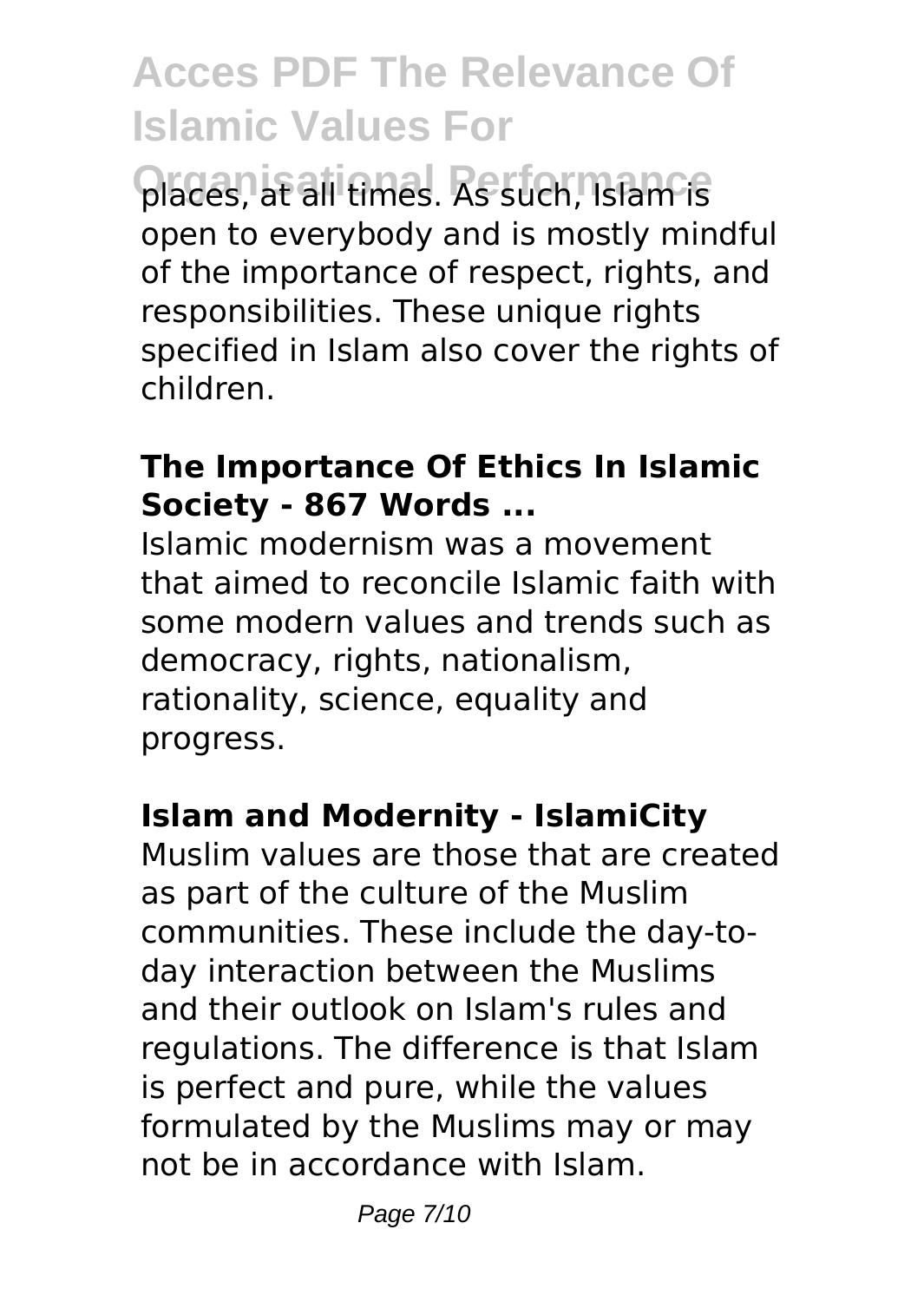# **Acces PDF The Relevance Of Islamic Values For Organisational Performance**

#### **Islamic Values vs. Muslim Values - Islamway**

It shouldn't be surprising then that Islam, which is a totalitarian system par excellence, favors the polygamous family structure. Through sharia law, Islam seeks to control every aspect of an individual's life. As its advocates insist, Islam is not just a religion, it is a complete way of life. Moreover, it's a purpose-driven life.

#### **Islamic Family Values - Crisis Magazine**

The reverence of and compliance with ancestral traditions, a practice challenged by Islam — which instead assigned primacy to submitting to God and following revelation. These changes lay in the reorientation of society as regards to identity and life of the Muslim belief, world view, and the hierarchy of values.

### **Islamic ethics - Wikipedia**

Page 8/10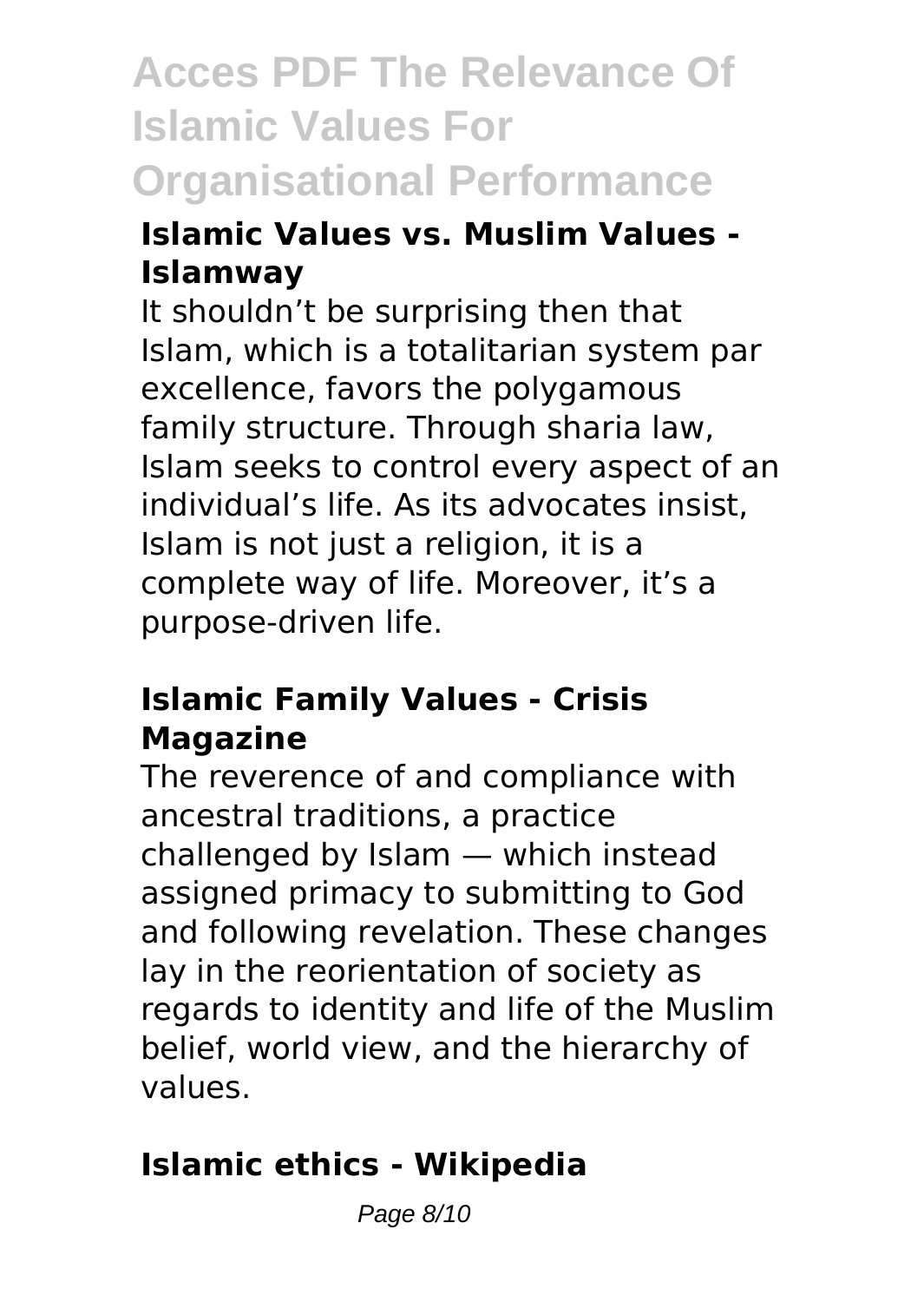And this reveals the importance of ethics in Islam, and not only that, but good manner is a part of the faith itself; if you are perfect in morality, you are perfect in the faith but if you are imperfect in ethics you are imperfect in your faith. The Messenger of Allah (peace be upon him) says:

#### **The Importance of Good Ethics in Islam - IslamiEducation**

Question: "What is the significance of Mecca in Islam?" Answer: For the Islamic religion, there is no holier city than Mecca (Makkah). This is the birthplace of the prophet Muhammad and was central to the development of Muslim faith and practice. Mecca is located in the western edge of modern-day Saudi Arabia, close to the other holy city of ...

#### **What is the significance of Mecca in Islam? | GotQuestions.org**

Both the Quran and the traditions of Prophet Muhammad, may the mercy and blessings of God be upon him, make it